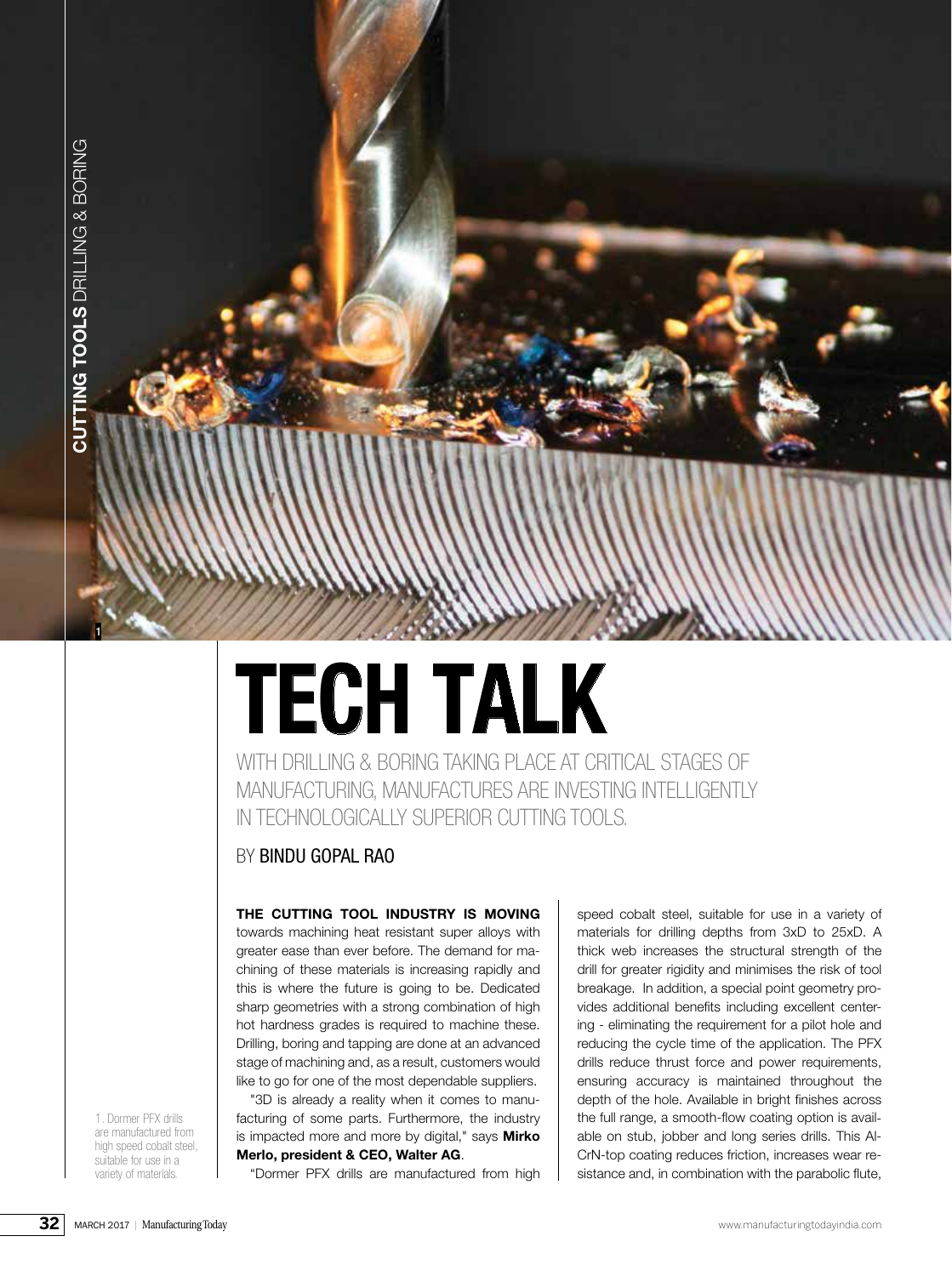





eliminates chip packing at greater depths," explains **Gautam Ahuja, MD, Dormer Tools India**.

Incidentally, Dormer has launched a comprehensive programme of solid carbide taps for machining hardened steels and other difficult to machine materials. To support this, Dormer Pramet has developed five new lines for threading depths up to 3xD under its Dormer brand. Offering a high level of performance and productivity, the taps are recommended for machining hardened materials up to 63 HRC, providing high wear resistance and long tool life even at high speeds.

#### **DO THE NEW**

The latest technology trends that have emerged in the manufacture of cutting tools are extensively focused on bringing down the cost of cutting and drilling while ensuring an increase in the overall productivity rate.



"New products have been introduced for many processes like turning, milling, drilling, boring and tapping, focussing on the aerospace industry." Gautam Ahuja

2. & 3. Dormer has launched solid carbide taps for machining hardened steels.

4. The range of HSS drills from Dormer.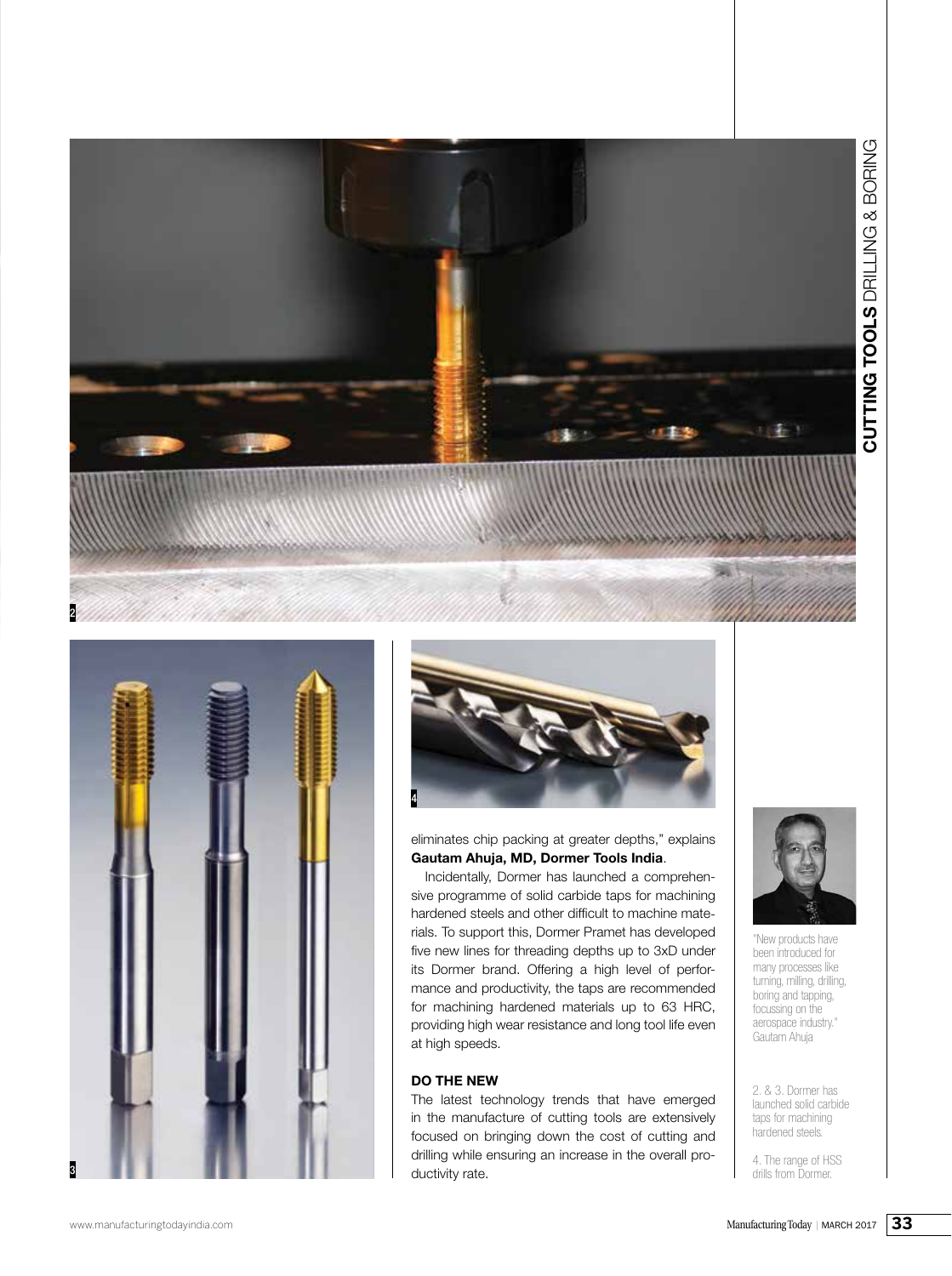

"Another technology that we introduced is the use of pre-alloyed powders in the manufacturing of our cutting tools. Anjan Salgame

5. Sanwa's diamond wire saw.

6. Diamond segments from Sanwa.

"One such noteworthy technology we adopted was the use of a Belt Furnace to sinter diamond wire saw beads and diamond segments. This technology reduces the cost of manufacturing to a great extent as opposed to the prior use of a hot press to sinter. A hot press involved the use of graphite and consumed an exorbitant amount of electricity. The belt furnace technology eliminated the use of graphite, while cutting down the consumption level of electricity to a great extent. Another technology that we



introduced is the use of pre-alloyed powders in the manufacturing of our cutting tools. As the cost of cobalt and tungsten kept soaring, it was no longer a viable option to use them," says **Anjan Salgame, MD, Sanwa Diamond Tools**.

The front runners in this industry are naturally continuously investing in R&D to meet the growing needs of their customers. "We launch new products twice a year, and are focussing on developing products for the future. A lot of work has been done in launching products for the aerospace industry, which is growing at a fast pace, to develop products to machine difficult to machine materials (DTMM). New products have been introduced for many processes like turning, milling, drilling, boring and tapping, focussing on the aerospace industry. The high growth and investment of large business houses in this industry provides motivation to us to invest in R&D for

> A LOT OF WORK HAS BEEN DONE IN LAUNCHING PRODUCTS FOR THE AEROSPACE INDUSTRY.

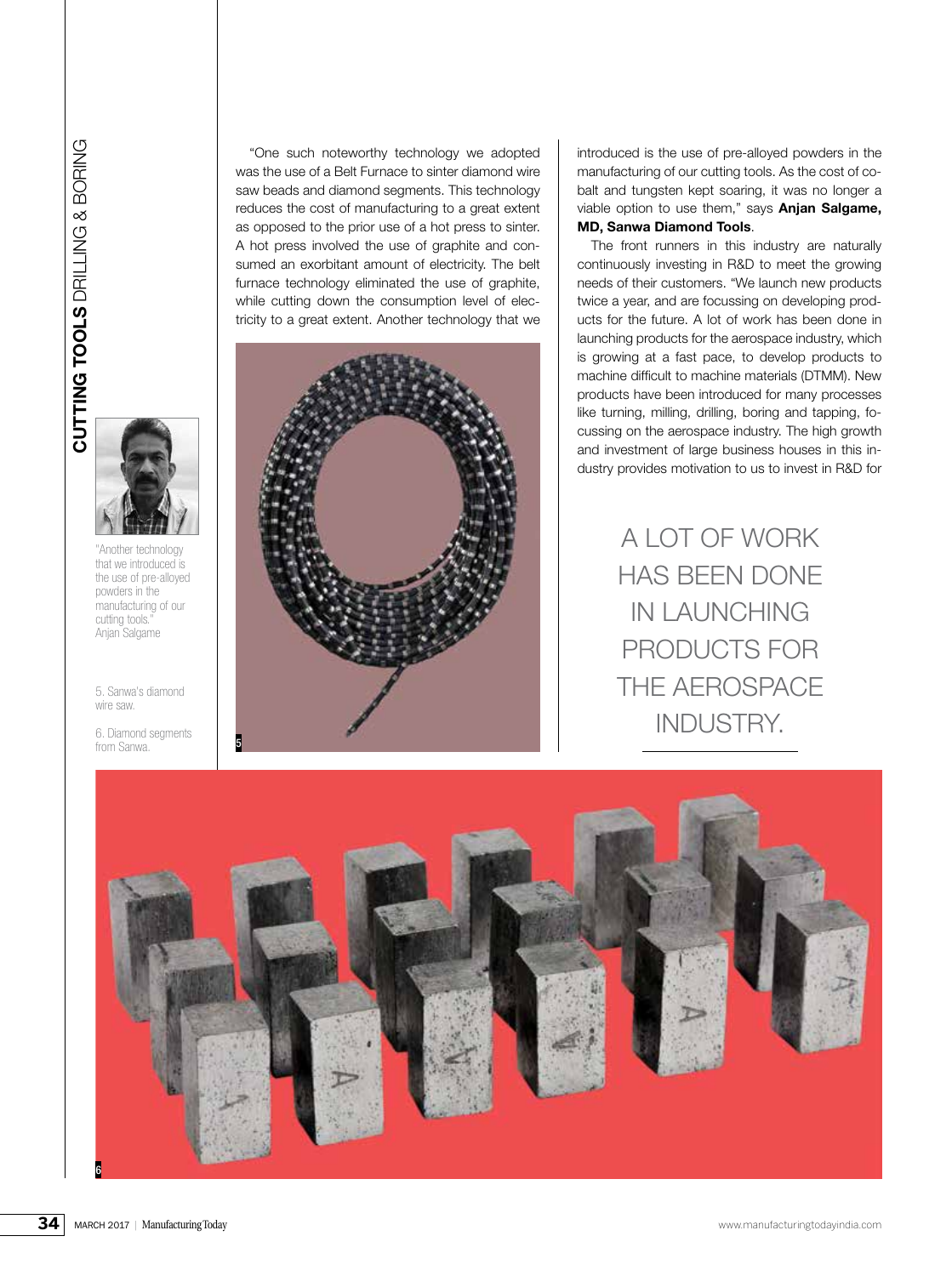

"3D is already a reality when it comes to manufacturing of some parts." Mirko Merlo

7. Walter works with customers, machine builders, universities and channel partners, when developing machining technology.

8.Technology and technological disruption will continuously create opportunities for global companies like Walter.

creating new products for the aerospace industry," says Ahuja.

#### **FACING CHALLENGES**

Though the automotive industry is currently sluggish, it is still growing, though at a low pace. With the introduction of new products, there is a possibility to grow market share, which is the ultimate endeavour for any company. Market leaders can always predict the surge and dip in the industry to a certain extent.

"Facilitating our customers with tools that enhance productivity, while being technologically advanced and cost effective is made possible by ensuring a level of consistency with the R&D. The sluggish market might axe the level of demand but our inline investment towards R&D over two decades has helped us invest wisely and not digress from R&D. It is a result of R&D that has modernised technology in manufacturing to great lengths. When we started manufacturing cutting tools over two decades ago, the production cost of a diamond segment was Rs 800; the present price of the same diamond segment is Rs 60. Our focus in R&D helped us work



towards backward integration. We are the only company in India to manufacture raw materials such as metal powders that are most integral in the manufacture of our diamond segments. This is how we have stayed at the top of our game," states Salgame.

In today's scenario, the customer throws several challenges to organisations in terms of critical components, close tolerances, competitive cost per components to be achieved; and this gives them an inspiration to keep their tool geometries updated. "Our R&D Team located at the German plant visits India at regular intervals for technology transfer and to meet end-customers. This feedback helps in improving our in-house process as well as customer confidence. We have invested in a new generation machine that gives a higher output and the required quality. Demand sluggishness is a challenge in the automotive sector. Keeping this in mind, our R&D centres – located in different parts of the world – are connected online, implementing new generation tools in every plant. These tools are tried and tested at our German plant and technology transfers are made," adds Kumar.

#### **NEW VISTAS**

Newer segments like export to non-BRIC emerging markets, mining, heavy industrial machinery and medical devices are areas that can help the industry as far as future growth is concerned. In fact, the advent of technology has spared no industry; it is mandatory to keep yourself abreast of the latest developments, the demands in the market and so on.

"In a manufacturing industry such as ours, goods manufactured at competitive prices are what customers demand. While we worked on adopting technology to decrease the manufacturing cost, we could never turn a blind eye to investing a substantial amount of time and resources in our Research and Development department. The current market poses a challenging task of fulfilling the demands of a plethora of customers, but such situations have only helped us emerge successful because of our strong R&D team. The R&D team has always helped us find